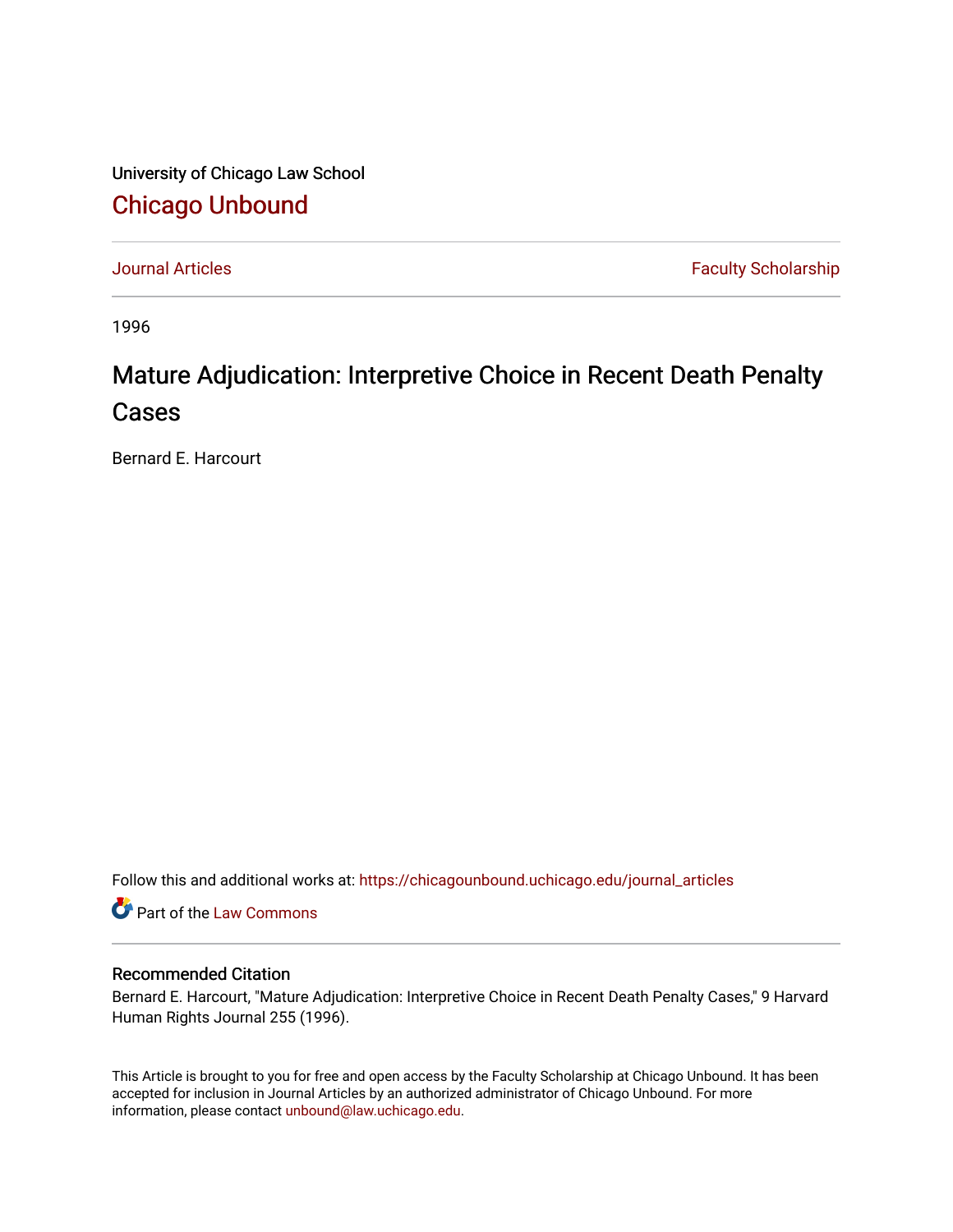# Notes and Comments

# MATURE ADJUDICATION: INTERPRETIVE CHOICE IN RECENT **DEATH** PENALTY **CASES**

#### Bernard E. Harcourt\*

### INTRODUCTION

Capital punishment presents a "hard" case for adjudication.<sup>1</sup> It provokes sharp conflict between competing constitutional interpretations and invariably raises questions of judicial bias. This is particularly true in the new Republic of South Africa, where the framers of the interim constitution deliberately were silent regarding the legality of the death penalty.2 The tension is of equivalent force in the United States, where recent expressions of core constitutional rights have raised potentially irreconcilable conflicts in the application of capital punishment.

Two recent death penalty decisions-the South African Constitutional Court opinions in *State v. Makwanyane* and the United States

The author is extremely grateful to Seyla Benhabib, Jorge Esquirol, Frank Michelman, Martha Minow, Lewis Sargentich, and Carol Steiker for their comments on earlier drafts.

**1.** Hard cases are those that provoke sharp conflict between interpretive choices, strain constitutional interpretation and produce heated moral debate in the public sphere. Hard cases include, for instance, Roe v. Wade, 410 U.S. 113 (1973), *see* Ronald M. Dworkin, *Hard Cases, in TAKING* RIGHTS SERIOUSLY **81,** 125 (1977); Bowers v. Hardwick, **478** U.S. **186** (1986), *see* Frank I. Michelman, *Law's Republic,* 97 YALE I.J. 1493 (1988); *and* the Slaughterhouse Cases, 83 U.S. (16 Wall.) **36** (1872), *see* 1 BRUCE ACKERMAsN, WE **THE** PEOPLE: **FOUNDATIONS 95** (1991).

2. *See* Judgment of June **6, 1995** (State v. Makwanyane and Another), Constitutional Court **No. CCT13194,** at 408B-09A; infra note **10** and accompanying text. As this Comment goes to press, the South African Constitutional Assembly is debating final terms of the new constitution which may clarify the issue. Two alternatives of the right to life provision have been proposed. The first provides that "[e]veryone has the right to life [and the death penalty is hereby abolished]." The second provides that "Everyone has the right to life, and the right not to be deprived of life except by execution of a court sentence following conviction for a crime for which the death penalty is prescribed by an Act of Parliament." **S.** AFR. CONST. ch. 2, § 10 (Working Draft of Nov. 22, 1995). This clearly "could mean the reintroduction of capital punishment." *First Draft of New South African Constitution Unveiled,* Agence France Presse, Nov. 22, 1995, *available in* LEXIS, AFP File.

<sup>\*</sup> Senior Fellow, Graduate Program, Harvard Law School. J.D., Harvard Law School, 1989; A.B., Princeton University, 1984. Mr. Harcourt was a trial and appellate attorney representing capital defendants in Montgomery, Alabama, and also served as assistant to the Mosuenyane Commission of Inquiry in Johannesburg, South Africa from June to August 1993. The Motsuenyane Commission was appointed by Nelson Mandela to investigate allegations of human rights abuses and alleged disappearances among members of the African National Congress.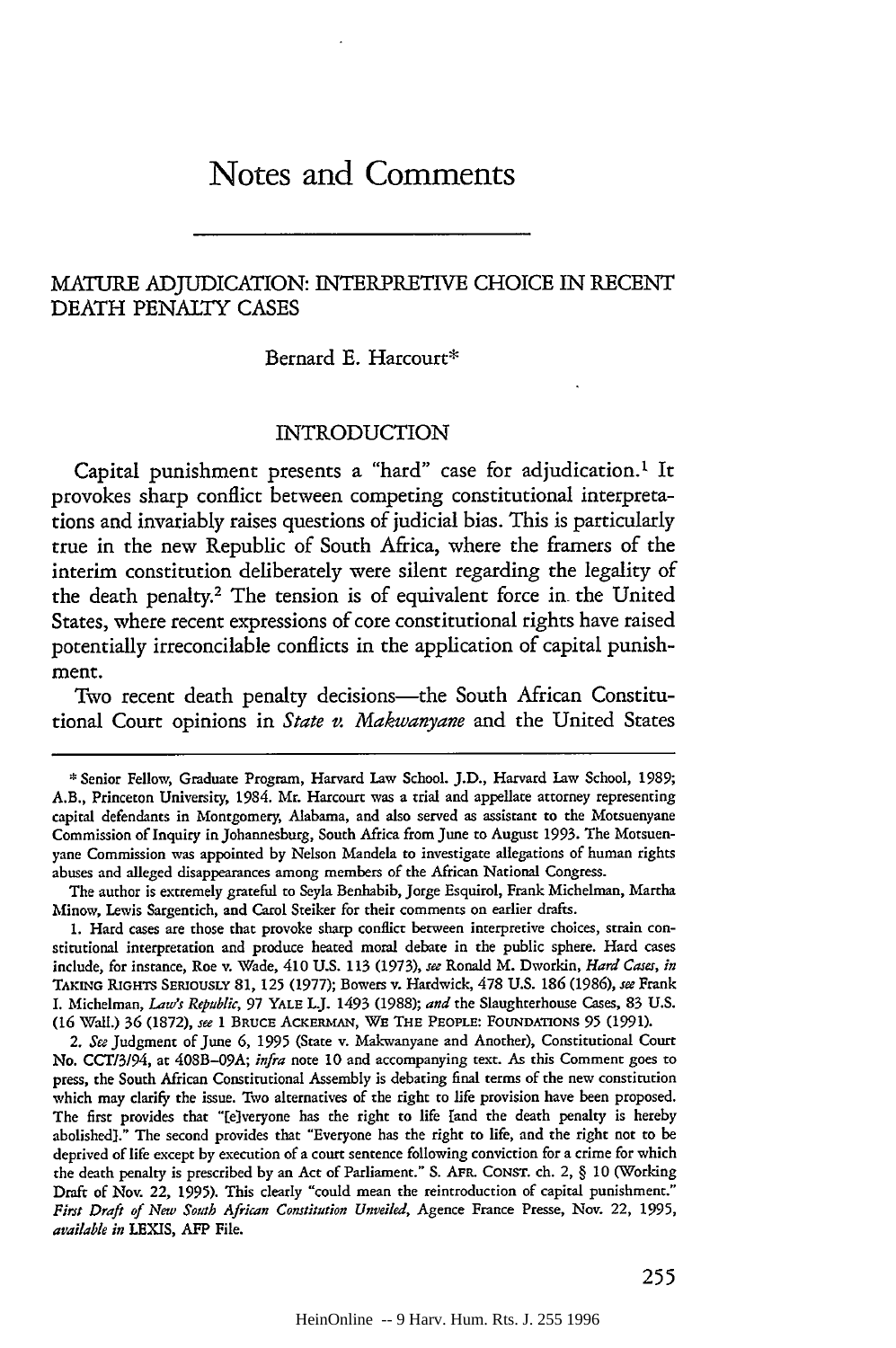Supreme Court opinions in *Callins v. Collins<sup>3</sup>*—reflect the critical role of interpretive choice in capital adjudication. They demonstrate that the ultimate legal decision regarding capital punishment invariably is resolved by a normative choice among competing values, and that the competing normative choices equally support liberal constitutional aspirations.

A comparison of these two decisions offers, through the lens of the South African court, a visionary model of judicial decisionmaking-a model of "mature adjudication."4 It is mature because it incorporates liberal aspirations within the larger context of an open and transparent discussion about values. It is also mature in its attentiveness to, and respect for, the experiences and opinions of judicial colleagues in the international community.

This Comment explores the contributions of the *Makwanyane* and *Callins* decisions to our evolving concept of adjudication. Part I explores the interpretive choices made by the two courts. Part II discusses the particular vision of "mature adjudication" offered by the South African court, and Part III comments upon the South African court's use of comparative law.

# I. INTERPRETIVE CHOICE IN CAPITAL ADJUDICATION

#### A. The Makwanyane *Opinions*

In *State v. Makwanyane,* a remarkable set of nine separate opinions issued June **6,** 1995, the South African Constitutional Court abolished capital punishment for general crimes.<sup>5</sup> Constitutional Court President Chaskalson ruled that the death penalty violates the prohibition on "cruel, inhuman or degrading treatment or punishment" set forth in section 11(2) of the interim constitution—as informed by the rights to life and dignity contained in sections 9 and 10-and that no clear and convincing case had yet been made to justify a limitation of these rights. 6 Chaskalson concluded that "[these] rights are the most important of all human rights, and the source of all other personal rights in [the interim constitution) **....** This must be demonstrated by the State in everything that it does, including the way it punishes criminals."7

<sup>3.</sup> Callins v. Collins, 114 **S.** Ct. 1127 (1994).

<sup>4. &</sup>quot;Mature" does not signify abolitionist-it relates to the type of jurisprudence, not content (political or moral views). Mature, in this sense, has its roots in concepts of moral development and how we, as individuals, deal with the tension between rules and indeterminacy. *See* infra part II.

**<sup>5.</sup>** The court explicitly reserved judgment on the propriety of capital punishment for treason. *See Makwanyane,* No. **CCT/3/95,** at 452F (Chaskalson).

**<sup>6.</sup>** *Id.* at 451G-52A.

<sup>7.</sup> *Id.* at 451C-D.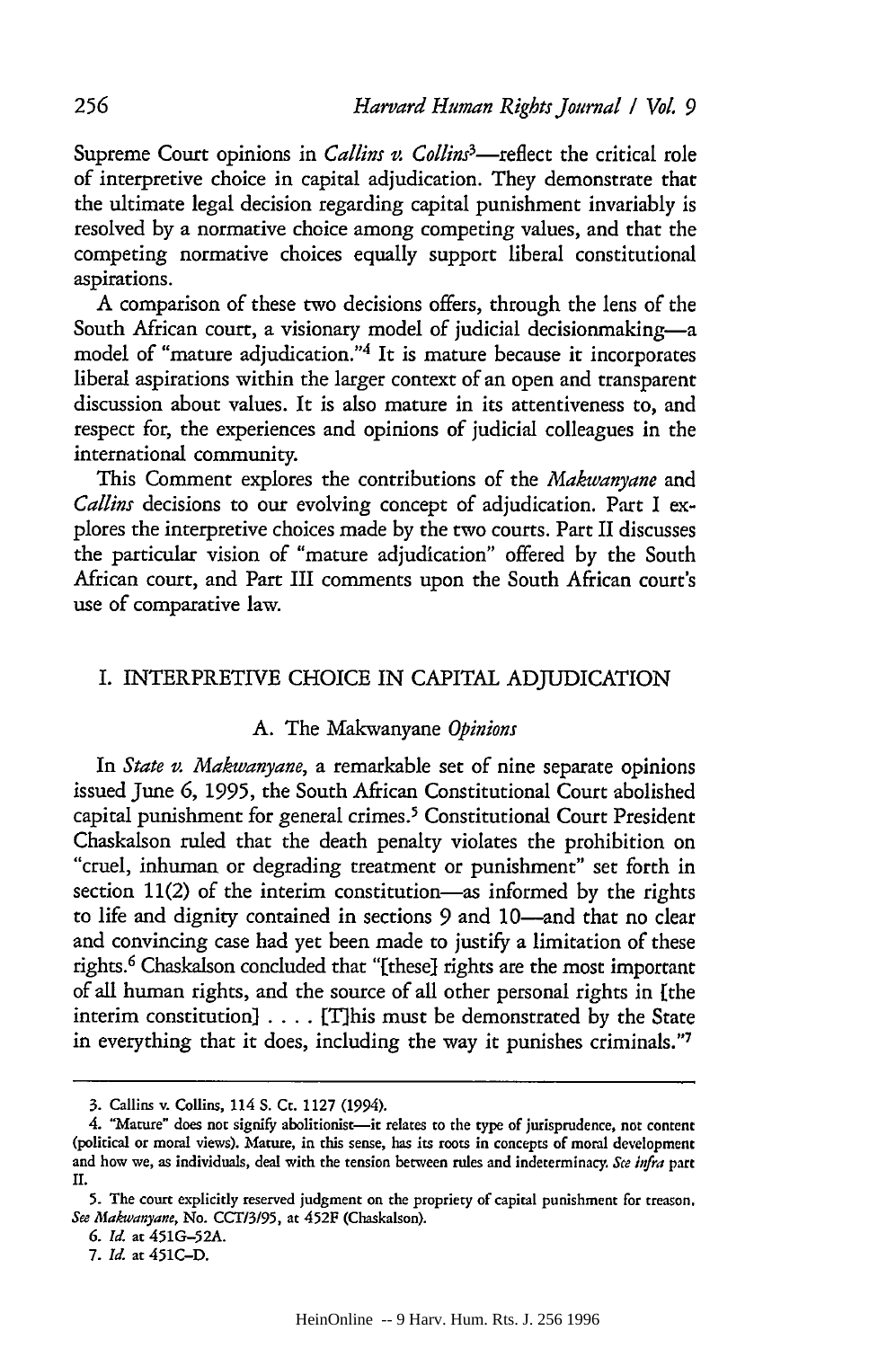The court's judgment reflects an extremely difficult interpretive choice, for *Makwanyane* presents the truly hard case where constitution framers explicitly and deliberately avoided resolution of the constitutionality of the challenged practice. As Chaskalson explains, the framers "neither sanctioned nor excluded" the death penalty, but, instead, agreed on a "Solomonic solution"<sup>8</sup> whereby the Constitutional Court would decide whether the death penalty was consistent with the interim constitution.<sup>9</sup>

Accordingly, the traditional grounds of decision are not present in *Makwanyane.* There can be no recourse to the intent of the framers and, as a result, the actual language of the constitution offers little guidance. Although the constitutional text refers to an unqualified right to life, it also contains a separate "limitations clause."<sup>10</sup> There is no domestic precedent on point to help adjudicate the issue, and few prior decisions from which to extrapolate legal principles.<sup>11</sup> Moreover, public sentiment appeared to favor the death penalty; at least, Chaskalson was "prepared to assume that it does."<sup>12</sup>

A forcefil argument was made that, because the interim constitution was silent, the court should leave the decision to elected representatives.<sup>13</sup> The court responded, however, that "[ilt is for the Court, and not society or Parliament, to decide whether the death sentence is justifiable under the provisions of section 33 of our Constitution."<sup>14</sup> South Africa had adopted a system of judicial review, and with it, a new role for its Constitutional Court.

Remarkably, the new responsibility that this young court has assumed is to engender *a culture of rights.* As Chaskalson explains, "In the long run more lives may be saved through the *inculcation of a rights culture*, than through the execution of murderers."<sup>15</sup> Justice Langa

**<sup>8.</sup>** *Id.* at 408B, 409A.

<sup>9.</sup> It would be blinking reality to suggest, however, that the "Solomonic solution" was entirely neutral. Under the agreement, the constitutional assembly abdicated to a court whose members were going to be appointed by the next president of the republic-which most people knew would be Nelson Mandela.

**<sup>10.</sup>** S. Ant. CONST. ch. **3,** § 33 (Interim Constitution). The "limitations clause" provides that rights, including the right to life, may be limited where "a clear and convincing case" justifies restriction. *Makwanyane* at **440A-B.**

<sup>11.</sup> The only prior decision (post-interim constitution) that the court references is the Judgment of April **5,** 1995 (State v. Zuma and Two Others) Constitutional Court, No. CCT/5/94 (addressing the right to counsel). *See Makwanyane,* No. CCT/3/94 at 403C-D n.6; *id.* at 415H n.53; *id.* at 435C-D.

<sup>12.</sup> *Makwaryane,* No. CCT/3/94 at 4301-3 lB.

<sup>13.</sup> This position was stated in briefs and argument. *See id* at 404C-E. Throughout the court's judgment and the concurring opinions, the justices address this argument. *See, eg., id.* at 408A-C, 437F, 438B (Chaskalson); id at 467J-68G (Didcott, **J.,** concurring); *id.* at 469D-F, 474B (Kentridge, **J.,** concurring); *id.* at 486H-87A (Madala, J. concurring); *id.* at 489B-F (Mahomed, **J.,** concurring); *id.* at 511E-G (Sachs, **J.,** concurring).

<sup>14.</sup> *Id.* at 441E-G (Chaskalson).

**<sup>15.</sup>** *Id.* at 444F (Chaskalson) (emphasis added).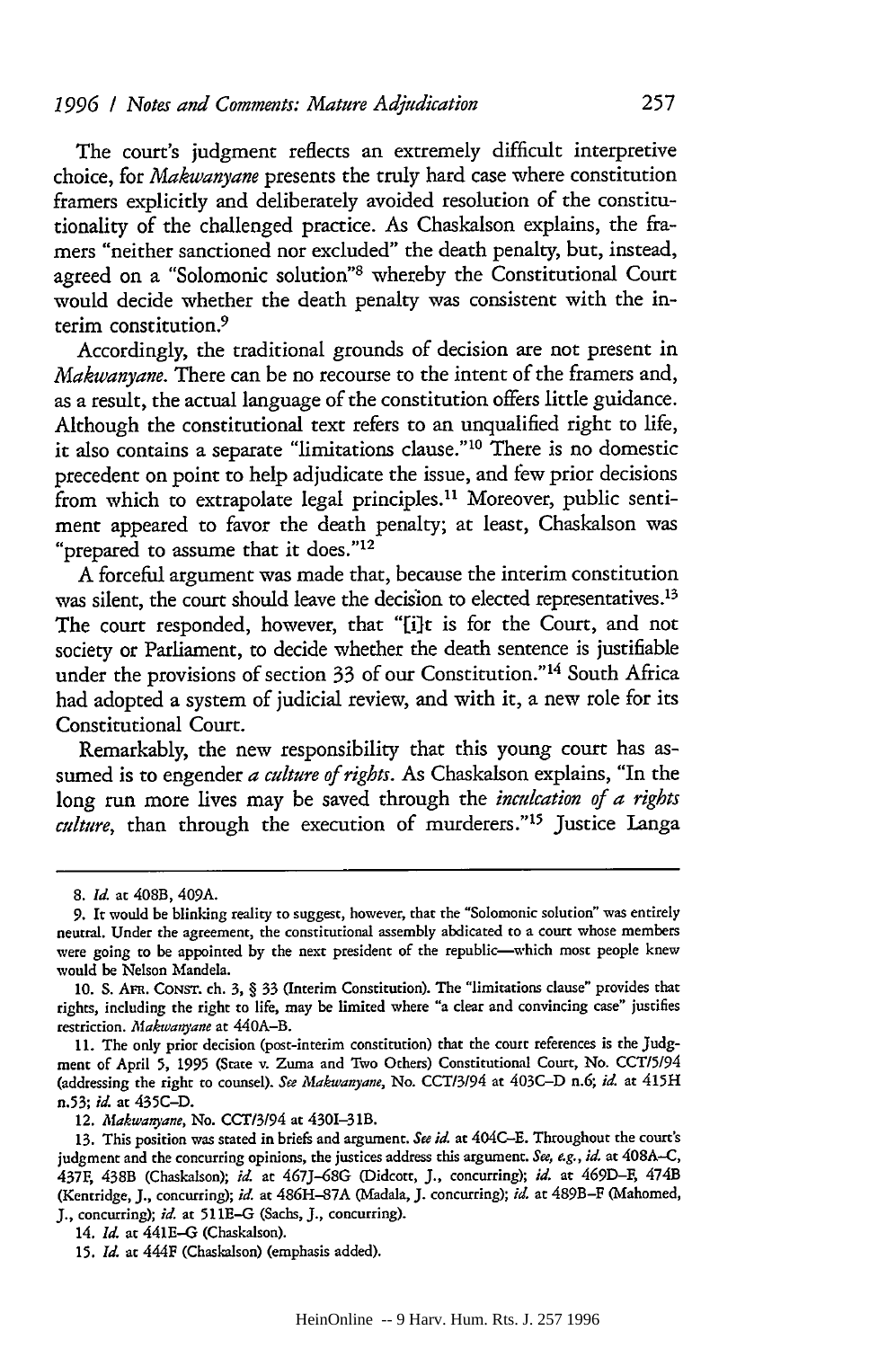develops this goal further in equally striking terms: **"[a]** culture of respect for human life and dignity, based on the values reflected in the Constitution, has to be *engendered,* and the *State must take the lead."'16*

The values that the court attempts to inculcate are based on international human rights norms and liberal aspirations as well as African cultural traditions. The structure of rights is built upon the right to life and dignity found in the Universal Declaration of Human Rights.<sup>17</sup> In this sense, the *Makwanyane* opinion, as well as the interim constitution, are shaped by the human rights movement. Yet, the structure of rights reflects a liberal aspiration to foundational rights, the rule of law, and neutrality. The opinions make clear that South Africa is "a constitutional State in which the rights of individuals are guaranteed by the Constitution."<sup>18</sup>

The structure of rights also embraces a return to traditional South African values. In particular, at the heart of the *Makwanyane* opinions is the value of *ubuntu,* a concept given legal recognition in the concluding provision on National Unity and Reconciliation, which forms part of the interim constitution. <sup>19</sup>

Ubuntu places emphasis "on communality and on the interdependence of the members of a community,"<sup>20</sup> all of whom are "entitled to unconditional respect, dignity, value and acceptance."<sup>21</sup> "[Ubuntu] regulates the exercise of rights by the emphasis it lays on sharing and co-responsibility and the mutual enjoyment of rights by all."<sup>22</sup> Ubuntu is a basic respect for life and dignity, and is foundational to the structure of rights in the interim constitution.<sup>23</sup>

*The Makwanyane* court is self-consciously engendering a liberal culture of rights, which is both founded upon human rights and informed by indigenous values. In forming such a culture, the court openly discusses "the underlying values of the Constitution. '24 These *are* in-

**<sup>16.</sup>** *Id.* at 472B (Langa, **J.,** concurring) (emphasis added).

*<sup>17.</sup>* Universal *Declaration of Human Rights, adopted Dec.* **10,** 1948, G.A. Res. 217A (Ill), 3 U.N. Doc **A/810** (1948), art. **3,** ("[elveryone **has** the right to life"), art. **5,** ("En]o one shall be subjected to... torture or to cruel, inhuman or degrading treatment or punishment.").

<sup>18.</sup> *Makwanyane,* No. **CCT/3/94** at 480A (Langa, **J.,** concurring); *see also id* at 454C (Ackermann, **J.,** concurring).

*<sup>19.</sup> See Makwanyane,* No. CCT/3/94 at 446C-F (Chaskalson); *id.* at 480G-81A (LInga, J., concurring); *id* at 4831-84A (Madala, **J.,** concurring); *id.* 488G-I (Mahomed, J., concurring); *id.* at 500H-O1G (Mokgoro, J., concurring); *id.* at **516F-G** (Sachs, **J.,** concurring). *Ubmniu* is a term shared in a number of African languages. It means "humanity" in Xhosa, *se* **ENGLISH-X-IOSA** DiCriONARY 284 (1985), and "human nature" in Zulu, *see* **ENGLISH-ZULU, ZULU-ENGLISH DIcrIoNARY** (first combined **ed., 1990).**

**<sup>20.</sup>** *Makwanyane,* **No. CCT/3194 at** 481A **(langa, J.,** concurring).

**<sup>21.</sup>** *Id.* **at 481B (Langa,** J., concurring).

<sup>22.</sup> *Id.* **at** 481C (Langa, **J.,** concurring).

**<sup>23.</sup>** *Id.* **at 484A (Madala, J.,** concurring); *id.* **at 501C (Mokgoro, J.,** concurring).

**<sup>24.</sup>** *Id.* **at 403D;** *see also id.* **at** 423B ("the values **of our** Constitution **and the** new **order** established **by** it").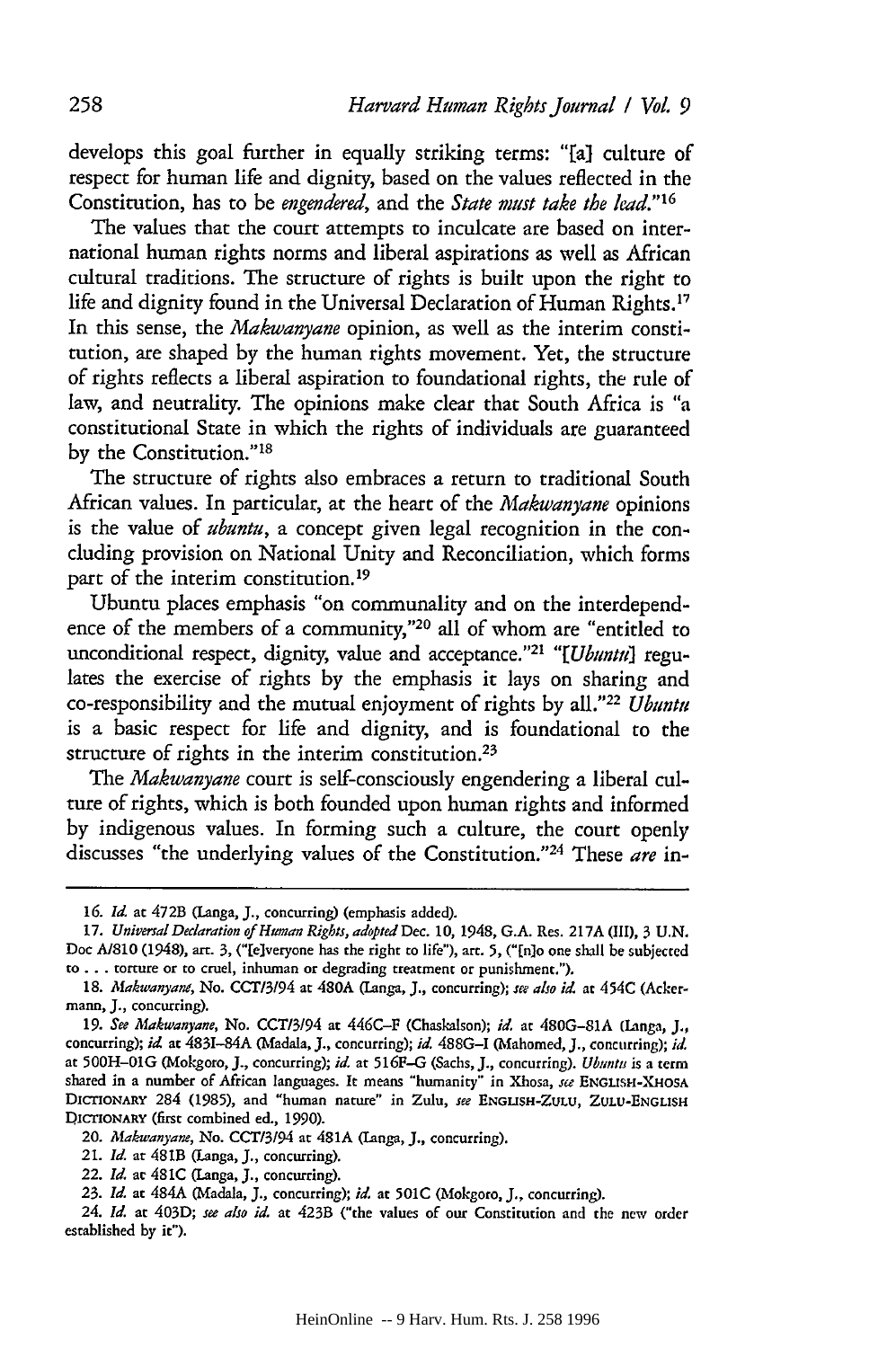terpretive choices. After all, the court explicitly recognizes that "[clapital punishment is not prohibited by public international law."25 Thus, the court is generating a rights structure that not only departs from the American model of due process but also from international human rights models.

And the court's choice is remarkable, first, because of its content. In his preface to Frantz Fanon's *Les Damnes de la Terre,* Jean-Paul Sartre writes that "the marks of violence, no tenderness will erase them: it is violence that alone can destroy them."<sup>26</sup> With a stroke of the pen,<sup>27</sup> however, the South African court displaces the need for violent praxis and replaces it with *ubuntu.* The court proclaims that the country's long history of violence does not trigger a need for more violence, but instead a call for *ubuntu.28*

The court's choice is also remarkable in its self-confidence, particularly in such a young democracy where fundamental political decisions **are** still being made. The court places itself at the very center **of.** value-formation. The court and the State become the "role model" for the country:

Implicit in the provisions and tone of the Constitution are values of a more mature society, which relies on moral persuasion rather than force; on example rather than coercion. In this new context, then, the role of the State becomes clear. For good or for worse, the State is a role model for our society. A culture of respect for human life and dignity, based on the values reflected in the Constitution, has to be engendered, and the State must take the lead .... [The State] demonstrates in the best way possible, by example, society's own regard for human life and dignity by refusing to destroy that of the criminal.<sup>29</sup>

The court resolves its interpretive dilemma by means of a normative and transparent discussion about values that, ultimately, promotes liberal aspirations. The decision is not arbitrary or unrestricted, but constrained by a culture, by liberal aspirations, and, most importantly, by a historical moment. The *Makwanyane* court is at *the* pivotal mo-

**<sup>25.</sup>** *Id.* at 414C; *see also id.* at 434E, 414H. The death penalty is condoned in the International Covenant on Civil and Political Rights, Art. **6, 6** I.L.M. **368** (1967).

<sup>26.</sup> Jean-Paul Sartre, *Preface* to LES DAMNES DE LA TERRE 20 (1961) (translated by author).

<sup>27.</sup> A great challenge in South Africa is how the country will deal with the increasing levels of violence. Indeed, the stroke of the pen may not stand up against the rising tide of public sentiment. *See* Suzanne Daley, *Blacks in South Africa Turn to Vigilantes as Crime Soars, N.Y TIMEs,* Nov. 27, **1995,** at **Al.**

<sup>28.</sup> *Afakuanyane,* No. CCT/3/94 at 481G-82A (langa, J., concurring).

**<sup>29.</sup>** *Id.* at 480C-E (langa, J., concurring); *see also id.* at 444D-F (Chaskalson).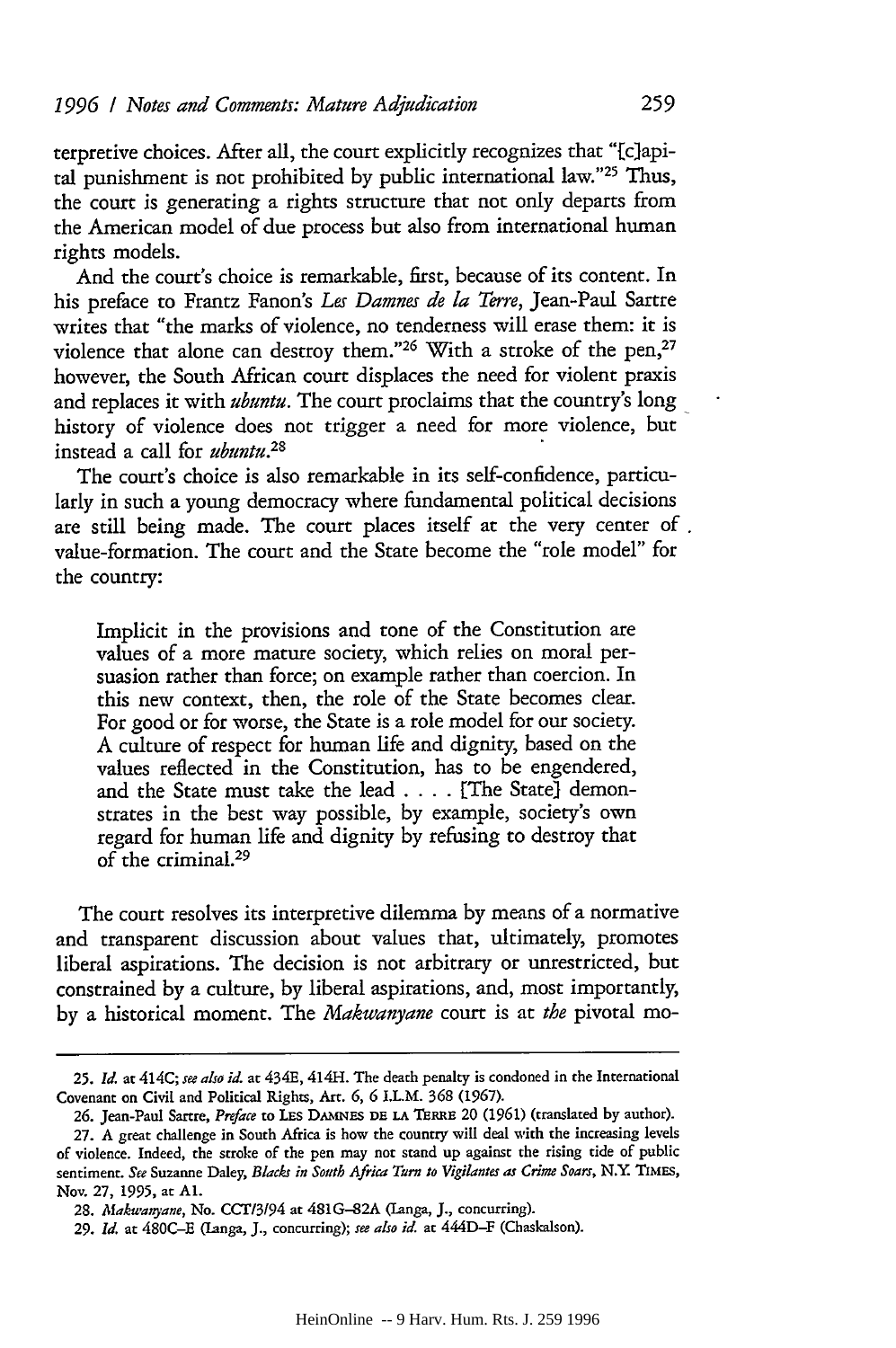ment in its history--it is choosing a constitutional culture for the nation. This is "the constitutional moment" when, by analogy to the American experience, "We The People establish our own sovereignty by legislating to ourselves a supreme law."<sup>30</sup>

## B. The Calins *Opinions*

In his dissenting opinion in *Callins v. Collins,* issued February 22, 1994, former Justice Harry A. Blackmun declares: "From this day forward, I no longer shall tinker with the machinery of death." $31$ Blackmun argues that the Supreme Court's efforts to reconcile conflicting constitutional commands in the imposition of capital punishment have failed. Blackmun concludes that "the proper course when faced with irreconcilable constitutional commands is not to ignore one or the other, nor to pretend that the dilemma does not exist, but to admit the futility of the effort to harmonize them."<sup>32</sup>

In contrast to *Makwanyane, Callins* was not decided at the birth of a nation, nor does it represent a great turning point in constitutional history. Yet it, too, reflects the inescapably normative content of capital adjudication. The *Callins* opinions present a genuine dilemma of interpretive choice, principally--and ironically-because Justice Antonin Scalia agrees with Blackmun that the constitutional commands confronting courts in death penalty cases are ultimately irreconcilable. <sup>33</sup>

As Blackmun indicates, the incompatible constitutional commands of the right to consistency and the right to individuality each have their roots in liberal political theory and in the language and ideology of the American constitutional tradition.<sup>34</sup> Blackmun describes the right to consistency as "the constitutional goal of eliminating arbitrariness and discrimination from the administration of death"<sup>35</sup>-a fundamental tenet of due process. On the other hand, the right to individualized sentencing in death penalty cases speaks directly to the goal of individual freedom-"an equally essential component of fundamental fairness."36

Blackmun argues-and Scalia agrees-that these two fundamental rights are irreconcilably in conflict. "Experience has shown that the consistency and rationality promised in *Furman* are inversely related to

<sup>30.</sup> Michelman, *supra* note **1,** at 1509; *see also* **1** *AcKmiN, supra* note 1, **at** 171-72.

<sup>31.</sup> *Callins,* 114 **S.** Ct. at 1130 (Blackmun, **J.,** dissenting).

<sup>32.</sup> *Id.* at **1137.**

<sup>33.</sup> *Callins,* 114 S. Cc. at **1128** (Scalia, **J.,** concurring).

<sup>34.</sup> *Callins,* 114 S. Ct. at 1128 (Blackmun, **J.,** dissenting); *see also* Carol Steiker & Jordan M. Steiker, Sober Second Thoughts: Reflections on Two Decades of Constitutional Regulation of Capital *Punishment,* 109 HARV. L. REV. **355, 366-70** (1995).

**<sup>35.</sup>** *Callins,* 114 S. Ct. at 1129 (Blackmun, **J.,** dissenting).

**<sup>36.</sup>** *Id.*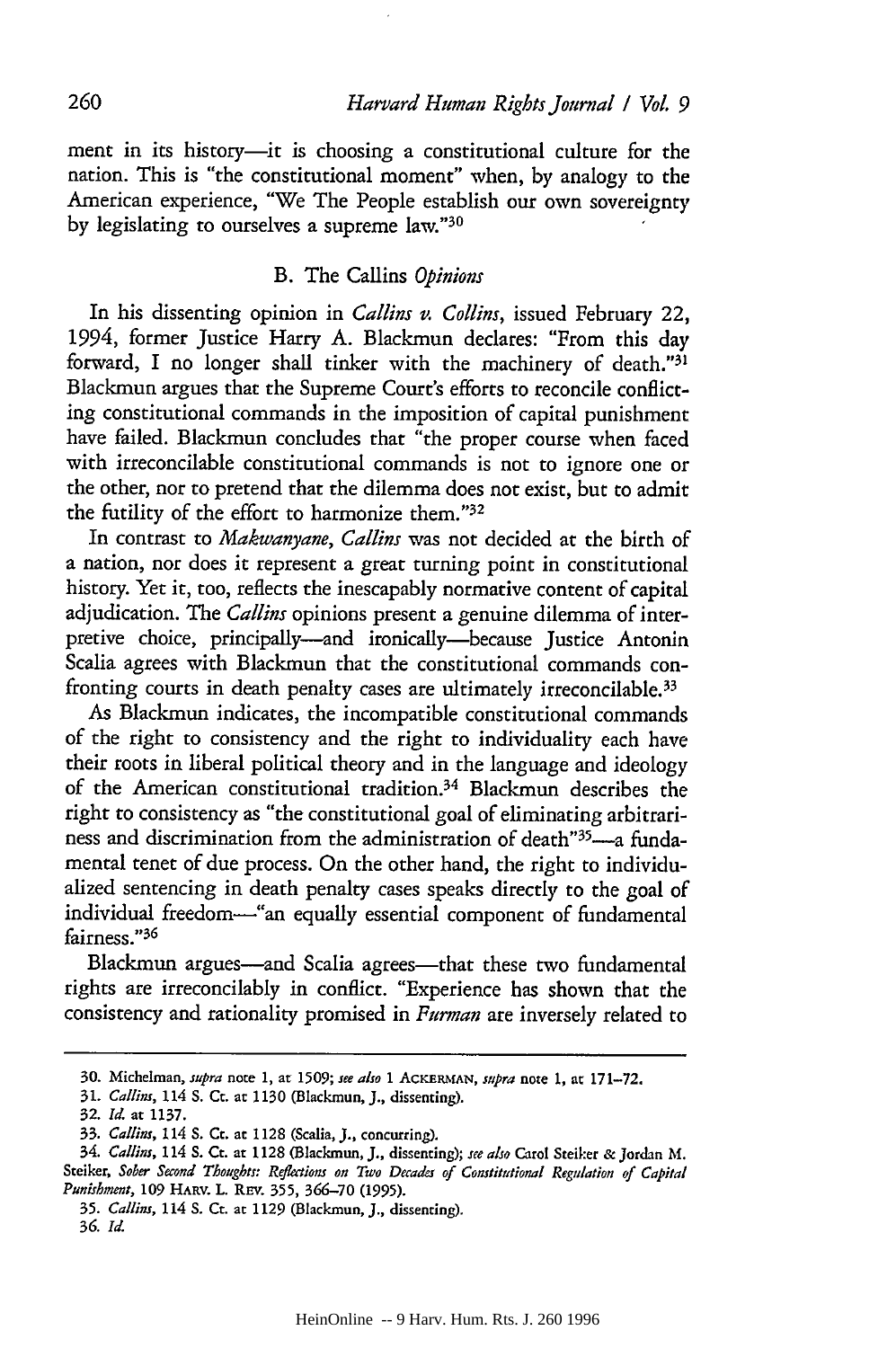the fairness owed the individual when considering a sentence of death. *A step toward consistency is a step away from fairness."37* According to Blackmun, a reconciliation of the two ideals is impossible. "The consistency promised in *Furman* and the fairness to the individual demanded in *Lockett* are not only inversely related, but *irreconcilable* in the context of capital punishment."<sup>38</sup>

Blackmun would resolve the conflict by, at least temporarily, prohibiting capital punishment. His resolution is interesting-and paradoxical. As discussed earlier, both rights derive from liberal political theory, yet the concept of **an** irreconcilable conflict is a classic illustration of critical jurisprudence or, more particularly, of the conflict thesis.<sup>39</sup> At the same time, however, Blackmun's resolution ultimately accords with the mainstream jurisprudential argument for the rule of law—the argument that ours is a government of laws and not of men. Blackmun does not impose a value from outside the American constitutional culture to fill in the void created by the conflict. He does not argue that changing norms of an evolving society resolve the conflict by prohibiting the imposition of cruel and unusual punishment. Instead, Blackmun stays entirely within the liberal framework of rights and the constitutional culture of the Bill of Rights.

Scalia emphasizes that "Justice Blackmun joins those of us who have acknowledged the incompatibility of the Court's [right to consistency] and [right to individuality] lines of jurisprudence."<sup>40</sup> For Scalia, however, the answer is not to prohibit capital punishment until a reconciliation can be reached, but rather to overrule prior decisions articulating the right to individualized sentencing in death penalty cases.<sup>41</sup>

And it is here that the judges are faced with an inescapable normative choice between two positions that are both consistent with, and supportive of, liberal political theory. Both resolutions represent an

<sup>37.</sup> *Id* at 1132 (emphasis added). In Furman v. Georgia, 408 U.S. 238 (1972) (per curiam), the United States Supreme Court declared the death penalty as then administered unconstitutional because of the lack of constraints on the discretion of sentencing juries.

<sup>38.</sup> *Callins,* 114 S. Cr. at 1136 (Blackmun, **J.,** dissenting). In Lockett v. Ohio, 438 U.S. **586** (1978), the Supreme Court held that the sentencing authority in a death penalty case could not be precluded from considering, as a mitigating factor, any aspect of a defendant's character or record and any of the circumstances of the offense.

<sup>39.</sup> *See, ag.,* Duncan Kennedy, *Form and Substance in Private Law Adjudication,* **89 HARV. L. REv.** 1685 (1976) (discussing the conflict between individualism and altruism in private law adjudication); MORTON J. HORWITZ, **THE** TRANSFORMATION **OF AmERICAN lAw-** 1780-1860, at 197 (1977) (discussing the conflict between the will theory of contract law and the later objective theory in private law adjudication); Karl E. Klare, *The Law-School Curriculum in the 1980s: What's Left?,* **32 J. LEGAL EDUc. 336,** 340 (1982) ("Legal reasoning is a texture of openness, indeterminacy, and contradiction.").'

<sup>40.</sup> *Callins,* 114 **S.** Ct. at 1128 (Scalia, **J.,** concurring).

<sup>41.</sup> Id. ("Surely a different conclusion commends itself- to wit, that at least one of these judicially announced irreconcilable commands which cause the Constitution to prohibit what its text explicitly permits must be wrong.").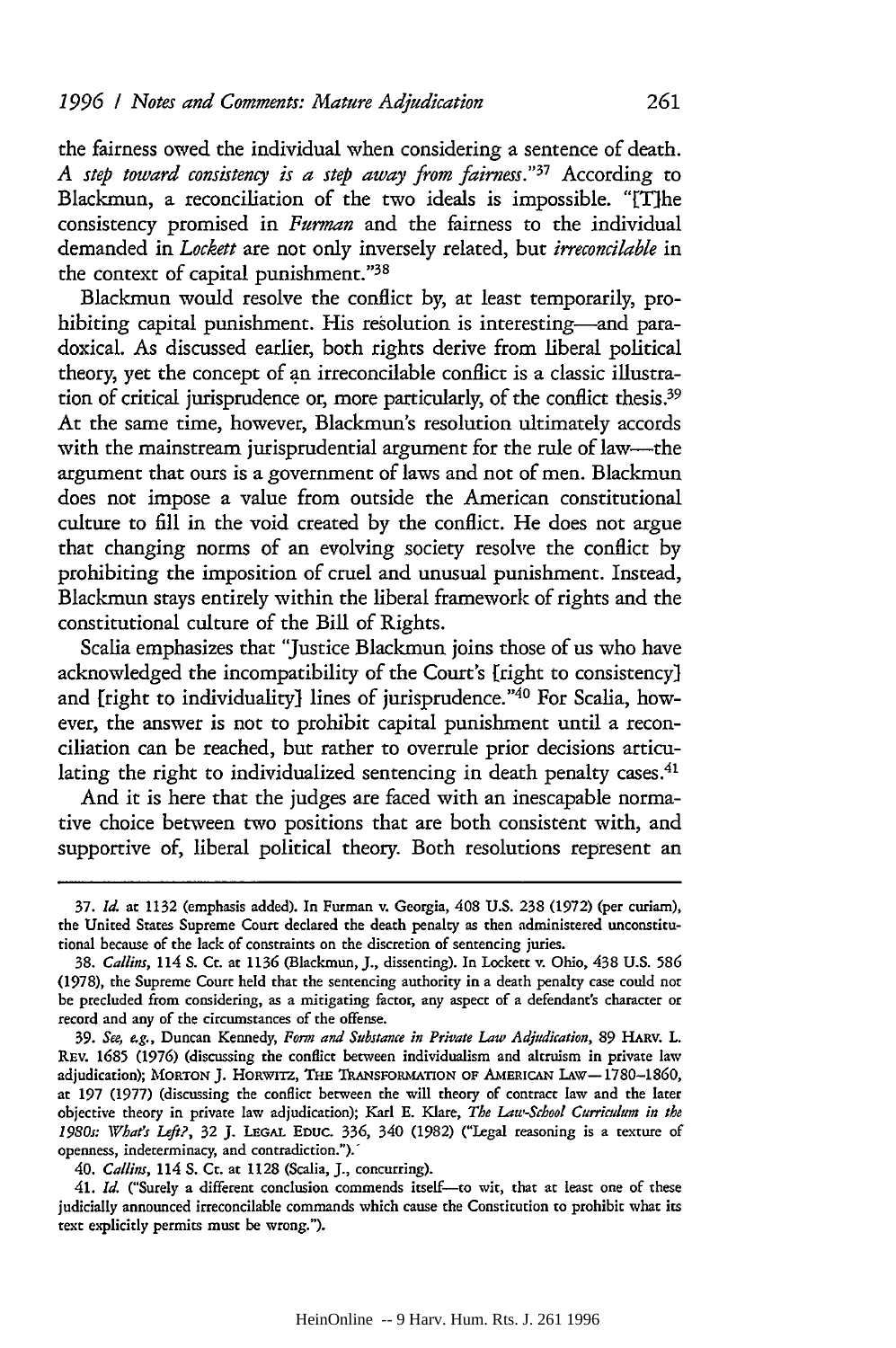interpretive choice between four distinct sets of values, each of which are foundational to liberal democracy. These four values are: first, and not in order of importance, the value of consistency captured in the ideal that the death penalty should be meted out on objective standards rather than by whim or caprice; second, the value of individualized death penalty sentencing that is reflected in the aspiration that we only punish individuals capitally in relation to their own culpability and moral responsibility; third, the value of stability associated with a written constitution, which we might call the value of-textualism; and fourth, the value of stability associated with *stare decis.*

Scalia's position is that the first two sets of rights are merely "judicially announced," were "invented without benefit of any textual or historical support,"42 and therefore must take second seat to the third principle. For Scalia, this is not a matter of interpretive choice, but rather a neutral rule of constitutional interpretation. Capital punishment is explicitly recognized in the Constitution, and therefore, Scalia argues, capital punishment and textualism take priority. Blackmun, however, does not write capital punishment out of the Constitution. He recognizes that the death penalty *per se* does not violate the Constitution. It is the death penalty "as currently administered" that invades core values of the Constitution.<sup>43</sup> He acknowledges that "[p]erhaps one day this Court will develop procedural rules or verbal formulas that actually will provide consistency, fairness, and reliability in a capital-sentencing scheme."<sup>44</sup> Blackmun's argument, then, is that the values of consistency and individualized sentencing are at the core of American constitutionalism and, so long as they cannot be reconciled, preclude the execution of the death penalty.

Ultimately, this disagreement between Blackmun and Scalia brings us to the locus of interpretive choice and value-formation. Whether we view the choice as being between these competing values, or between rules of constitutional interpretation, the resolution still calls for a normative choice between liberal aspirations. Choosing the right to individualized sentencing over the value of textualism-or the reverse-is not barred by liberal discourse. It is, instead, a different calibration of liberal values. One answer may be more "wrong,"45 but only in relation to a normative choice between competing liberal premises and aspirations. Thus, what is so significant and revealing about *Callins* is that both Blackmun's and Scalia's resolutions of the

<sup>42.</sup> *Id.*

<sup>43.</sup> *Id.* at 1138 (Blackmun, **J.,** dissenting).

<sup>44.</sup> *Id.*

<sup>45.</sup> *Callins,* 114 **S.** Ct. at 1128 (Scalia, *J.,* concurring).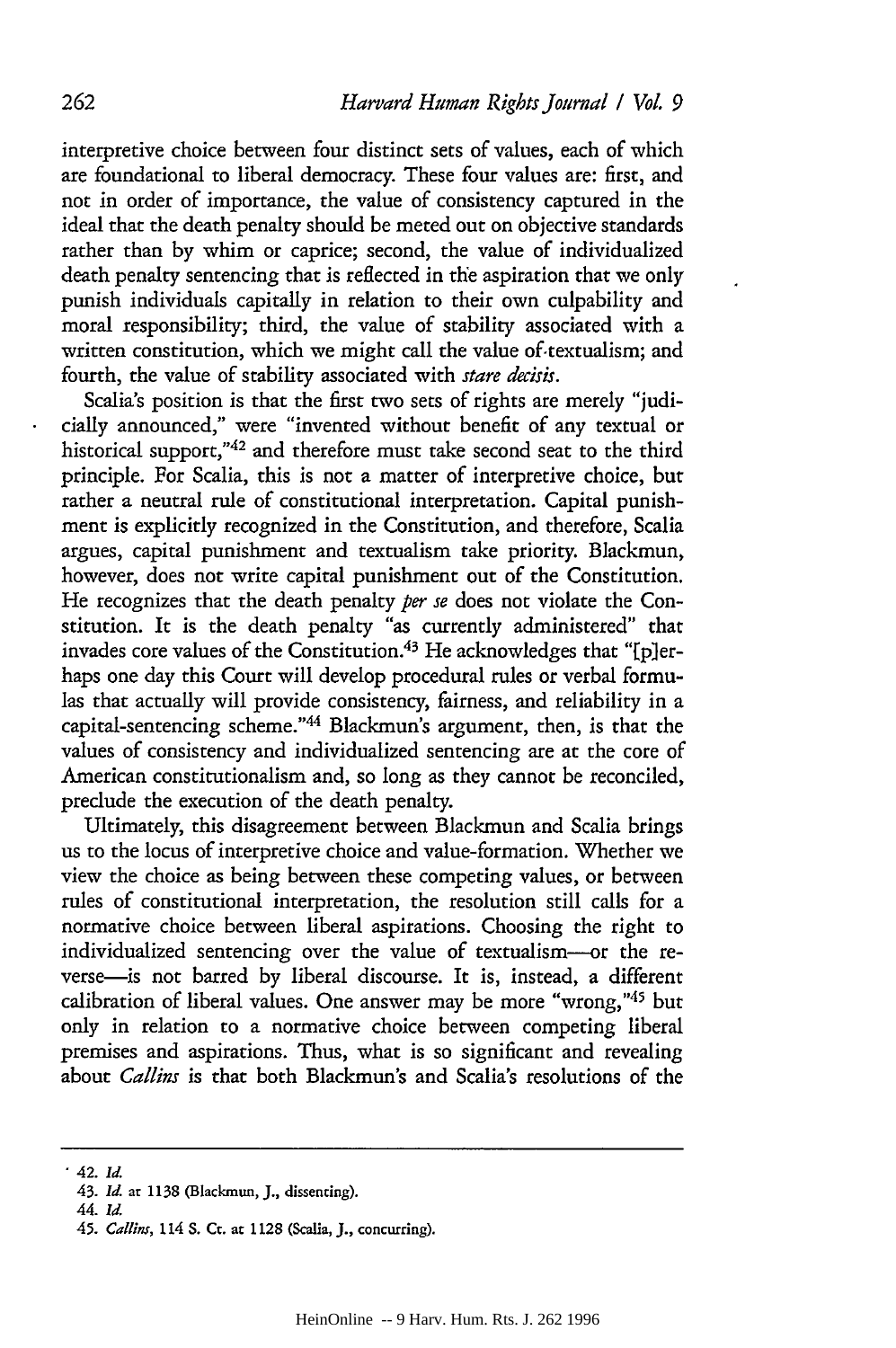interpretive dilemma reflect and promote liberal aspirations to foundational rights and the rule of law.

## II. THE VISION OF MATURE ADJUDICATION

While the *Callins and Makwanyane* opinions expose the inevitable dilemma of interpretive choice in capital adjudication, they offer two very different resolutions. The *Makwanyane* opinions offer a vision of transparent adjudication that articulates the values that underlie the interpretive choice, making them available for criticism. The *Makwanyane* opinions are mature because they recognize and embrace, instead of fear, the normative content of adjudication. It is an approach that "gives expression to the underlying values of the Constitution,"  $46$  while at the same time controlling subjectivity through the medium of transparency and open dialogue about the values in the constitutional history and culture. As Justice Mokgoro explains in her concurring opinion:

By articulating rather than suppressing values which underlie our decisions, we are not being subjective. On the contrary, we set out in a transparent and objective way the foundations of our interpretive choice and make them available for criti $c$ ism $.47$ 

The fear of interpretive choice can lead to an artificial formalism that can be as tyrannical as rampant subjectivity. The solution is not to hide behind an artificial neutrality, but rather to genuinely expose the values that underlie the interpretive choice and to place those values within the framework of an open debate about constitutional, historical and cultural constraints. This framework of limitations ensures that "the methods to be used are essentially legal, not moral or philosophical. '48

In an abstract sense, the concept of mature adjudication owes much to contemporary theories of jurisprudence, especially those of Ronald Dworkin and Frank Michelman. Although the justices of the South African Constitutional Court make reference to Dworkin's thought,<sup>49</sup>

*<sup>46.</sup> Makwayane,* No. *CCT3194* at 403D (Chaskalson); *see also* Judgment of April **5,** 1995 (State v. Zuma and Two Others), Constitutional Court, No. **CCT/5/94,** (S. Mr.).

<sup>47.</sup> *Makwayane,* No. **CCT/3/94** at 499D (Mokgoro, **J.,** concurring).

<sup>48.</sup> *Id.* at 476B (Kriegler, J., concurring). The framework of discussion and debate may provide sufficient constraint and may eliminate the need for judges to hold inaccurate beliefs, in contrast to what Scott Altman argues in Scott Altman, *Beyond Candor,* **89** MIcH. L. REV. *396* (1990).

*<sup>49.</sup> See, ag., Makwanyane,* No. *CCT/3194* at 457F-58A (Ackermann, **J.,** concurring) ("I have no doubt that even on a court composed of members of the *gena* Hercules and Athena there would in many cases be differences of opinion, incapable of rational elucidation, on whether to impose the death penalty in a particular case, where its imposition was ... dependent on the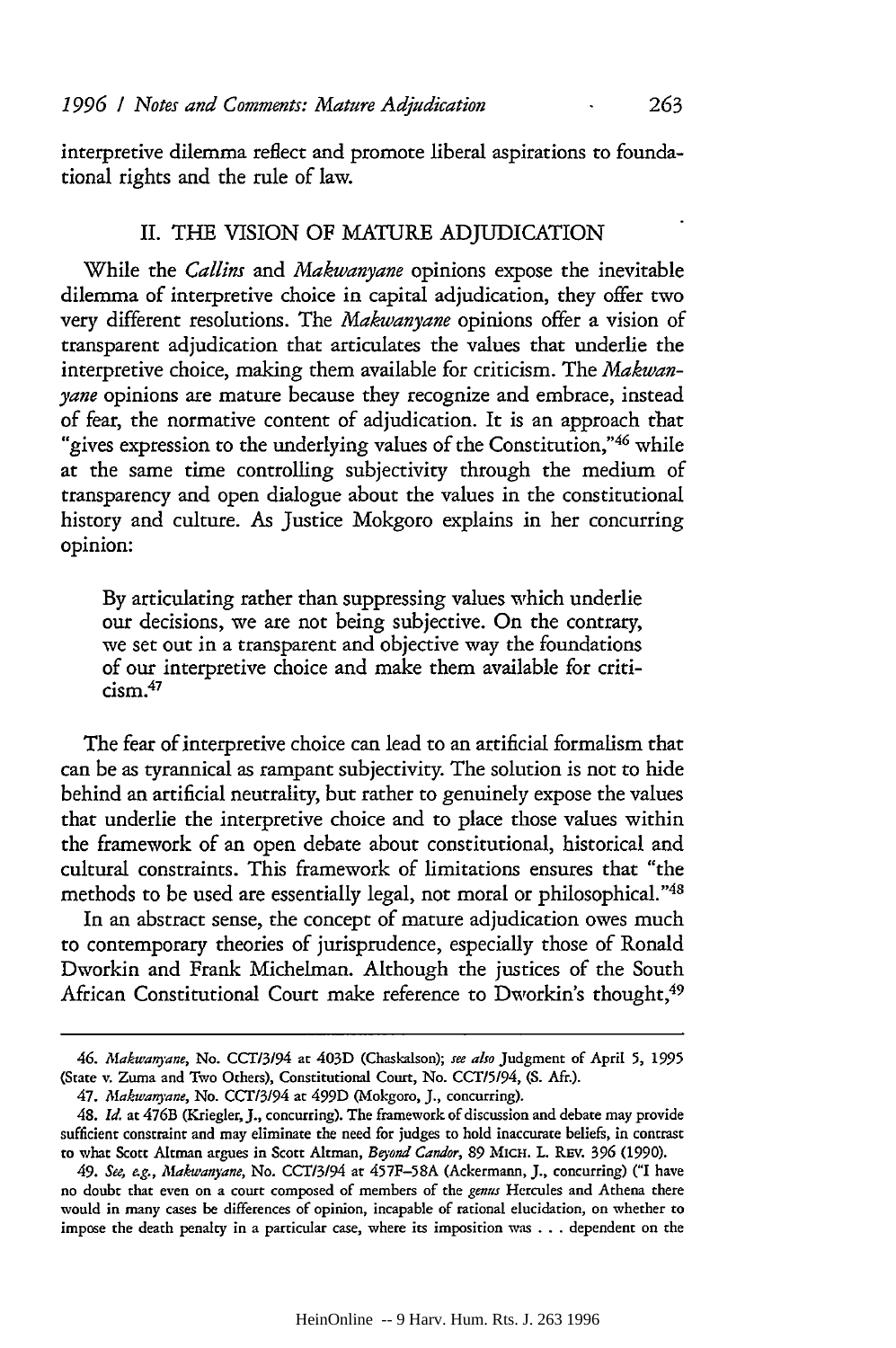it would be presumptuous to impute more than an abstract, conceptual lineage to the following analysis.

The central project of liberal political theory has been to sever the Aristotelian equation of law, politics and morality. From its earliest expressions to its most contemporary versions, the goal of liberalism has been to allow individuals to pursue their own conception of the good, rather than those imposed **by** government, society, or other individuals.50 The traditional way to separate law from morality has been to discern a structure of rights that precedes the determination of the good life, and to embody those rights in a structure of liberal political institutions.

The role of neutrality within the liberal project translates, in mainstream jurisprudence, into the maxim that judges should decide cases without imposing their own values.<sup>51</sup> This is the notion that "[j]udges should apply the law that other institutions have made; they should not make new **law,"<sup>52</sup>**in order that we will be "governed **by** laws and not men."<sup>53</sup> The Legal Realists mounted a forceful challenge to this argument in the 1920s and **1930s, <sup>54</sup>**but it nevertheless survives until today at the heart of jurisprudential debate.

Ronald Dworkin offers a vision of adjudication that, while consonant with the neutrality argument,<sup>55</sup> recognizes the role of moral judgment in adjudication. Dworkin proposes that judges resolve cases on the basis of principles that provide consistency and fairness to the parties

**51.** I call this mainstream jurisprudence because, "[i]n their confirmation hearings, most candidates for judicial office still profess fidelity to the classical vision of adjudication," which holds, as a central tenet, that ours is a government of laws, not of men. WILLIAM W. FISHER III ET AL., AMERICAN LEGAL REALISM at xv (1993); *see also* RONALD M. DWORKIN, LAW'S EMPIRE 7-8 (1986) (discussing the popular view that judges should follow the law, rather than improve **it).**

**52.** Ronald M. Dworkin, *Hard Cases,* 88 HARV. L. REV. **1057, 1058** (1975).

53. Michelman, *supra* note **1,** at **1500.**

*54. See, eg.,* Hessel **E.** Yntema, *The Hornbook Method and the Conflia of Laws,* 37 YALE **LJ.** 468, 479 (1928) ("The ideal of a government of laws and not of men is a dream."). As Edward Purcell has observed of the Legal Realists, "[tihe most important practical point of their argument was questioning and in many cases rejecting the idea of a government of laws rather than of men." EDWARD A. PURCELL, JR., THE CRISIS OF DEMOCRATIC THEORY 88 (1973).

55. Ronald Dworkin in fact anchors his "rights thesis"-the theory that rational resolution of legal disputes is, can and should be generated by a unified structure of legal principles--in "[t]he familiar story[ **)** that adjudication must be subordinated to legislation." Dworkin, *supra* note **52,** at **1061.**

application of widely formulated criteria and the exercise of difficult value judgments."); *id.* at 507E (O'Regan, **J.,** concurring).

**<sup>50.</sup>** Thomas Hobbes wrote, referring to Aristotle, that "there is no such *Finis ultimus* (utmost ayme) nor *Summum Bonum* (greatest Good) as is spoken of in the Books of the old Moral Philosophers." THOMAS HOBBES, LEVIATHAN **160** (C.B. Macpherson, ed., 1985) (1914); *sce also id.* at 225. As recently as 1971, John Rawls wrote, at least implicitly referring to Aristotle, that **"[w]e** should therefore reverse the relation between the right and the good proposed by teleological doctrines and view the right as prior." **JOHN RAWLS,** A THEORY **OF JUtiscE 560** (1971).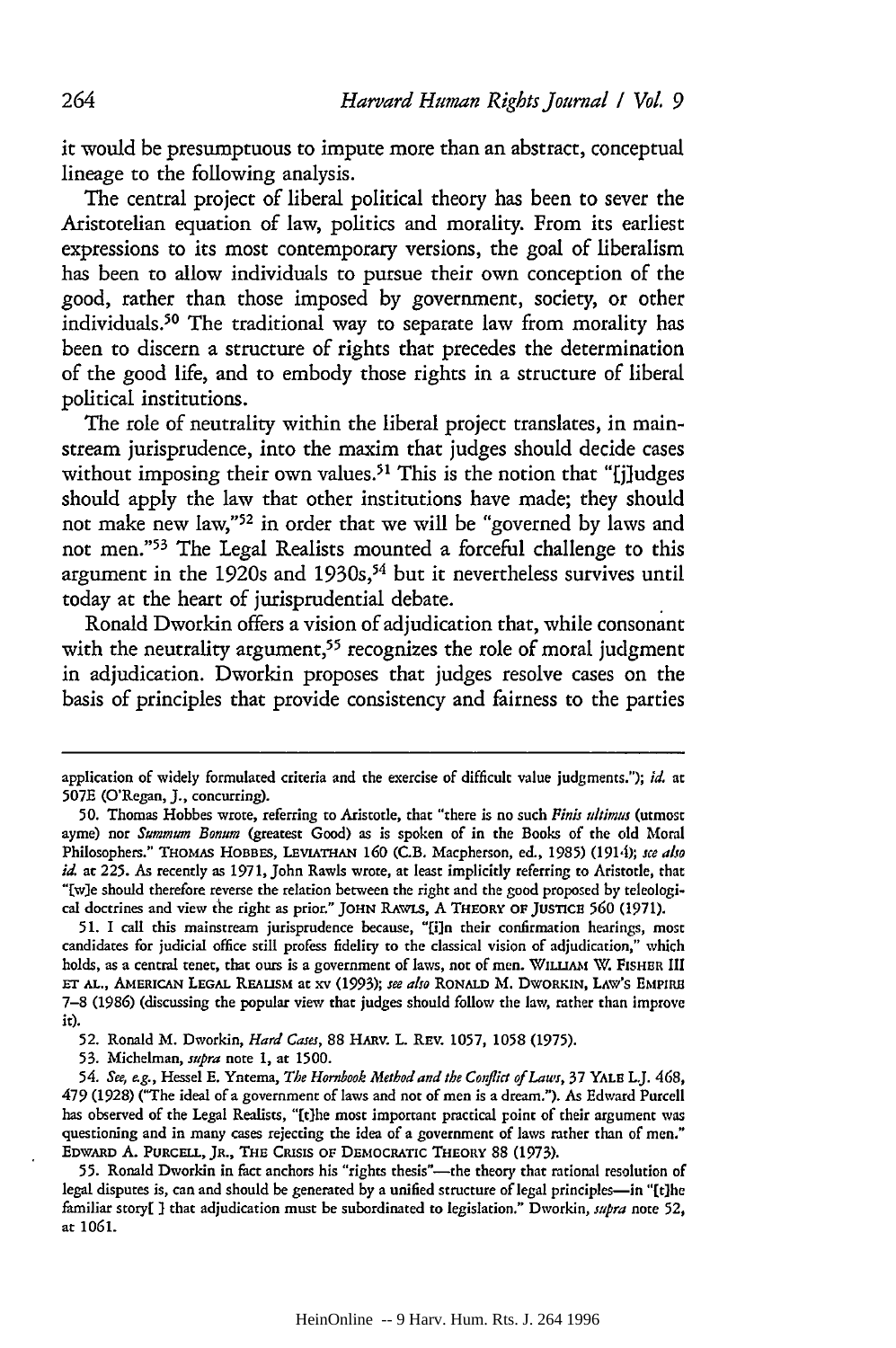and that make sense of precedent, tradition, and text-all the while recognizing that this task involves a normative judgment rather than a purely literalist, originalist or objective application of legal principles. "Community morality," Dworkin argues, "is the political morality presupposed by the laws and institutions of the community. [The Herculean judge] must, of course, rely on his own judgment as to what the principles of that morality are, but this form of reliance . . . at some level is inevitable."<sup>56</sup>

Frank Michelman seeks to enrich the neutrality argument by recognizing and valuing<sup>57</sup> republican jurisgenerative politics in adjudication. "Jurisgenerative politics" refers to the process of ongoing moral discussion, evaluation, and revision among citizens that results in legal resolution that is not experienced as coercive.<sup>58</sup> The actual process is one "in which private-regarding 'men' become public-regarding citizens and thus members of a people. It would be by virtue of that people-making quality that the process would confer upon its law-like issue the character of law binding upon all as self-given."<sup>59</sup> What makes the process jurisgenerative is that through it, the law is received by its subjects as theirs-they can regard themselves as "actually agreeing that those utterances, issuing from that process, warrant being promulgated as law."60 This process is, according to Michelman, experienced most often by citizens outside the formal channels of law.

The South African court offers a vision of adjudication that, like Dworkin's theory, acknowledges the moral dimension of the law-the "community morality" presupposed by the laws and institutions. Like Michelman's jurisgenerative politics, it emphasizes dialogue, self-revision and normativity, as well as the aspiration that laws be received as self-given and not experienced as coercive. The South African court also shares Michelman's ideals of refounding, renewing and renovation. It is in this sense that the process is one of maturation.

**<sup>56.</sup>** *Id.* **at 1105.** In this sense, Dworkin rejects the extreme form of the neutrality argument, and ultimately concludes that the judge must not defer to the elected representatives or to public opinion. See id. at 1109 ("[Some] argue that since judges are fallible they should submit questions of institutional right raised by hard cases to someone else. But to whom? There is no reason to credit any other particular group with better facilities of moral argument; or, if there is, then **it** is the process of selecting judges, not the techniques of judging that they are asked to use, that must be changed.").

<sup>57.</sup> This is the sense in which republicanism, in Michelman's words, "is not optional with us." Michelman, supra note 1, at **1503.**

**<sup>58.</sup>** *Id.* at **1502, 1506,** 1526-27.

**<sup>59.</sup>** *Id.* at **1502.**

**<sup>60.</sup>** *Id.* at 1526.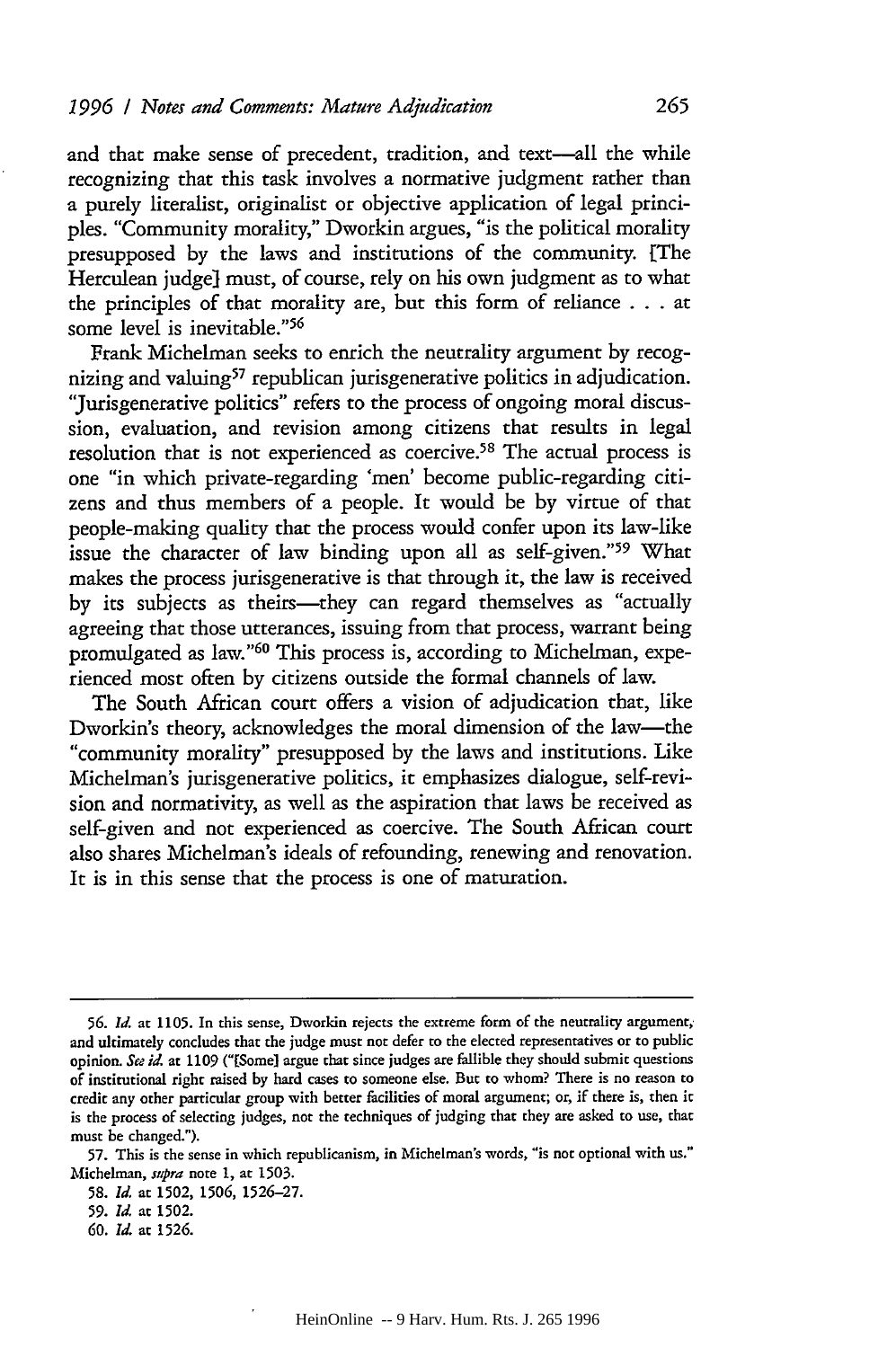# III. COMPARATIVE **LEGAL** ANALYSIS: PEER-DEFINITION **AND** SELF-DEFINITION

It is paradoxical that such a young court could offer such a mature vision of adjudication. The South African court reconciles this paradox **by** means of comparative law. Analyses of foreign decisions constitute the most significant portion of the *Makwanyane* opinions. Through these analyses, the South African court appropriates for itself a place among the world leaders. Whether the court is discussing the role of framers' intent,<sup>61</sup> concluding that the death penalty is cruel and inhuman,62 or interpreting the "limitations clause" of the interim constitution,63 the South African court is in constant dialogue with the leading judicial institutions of the United States, the United Nations, Germany, the European Union, Canada, India and elsewhere.<sup>64</sup>

At the same time, the court distinguishes itself from its self-selected peers. 65 This is demonstrated well **by** Chaskalson's treatment of American law. **By** constant and repeated references to American death penalty jurisprudence, Chaskalson communicates that the court's most important peers are the courts of the United States. In the **highly** self-reflective manner called for in recent comparative scholarship, 66 and in a

**63.** On this issue, Chaskalson places himself next to the United States Supreme Court, the Canadian Supreme Court, the German Constitutional Court, and the European Court of Human Rights. *Makwanyane,* No. CCT3194 at 435D-G, 436G-37D, 438B-F, 438F-39E.

64. President Chaskalson's opinion alone discusses rulings of the United States Supreme Court, *see, eg., id.* at **405G-06D,** 410G-I n.35, 415F-17B, 420E-, 421E-22D, 434F; the Massachusetts Supreme Judicial Court, *see, e.g., id.* at 432D-E, 432F-G; the California Supreme Court, *sce, eg., id.* at 432E-F, 434F-G, 445E; the Hungarian Constitutional Court, *see, e.g., id* at 429H-30F; the German Constitutional Court, *see, eg., id.* at 406A, 423B-C, 438B-F, 446G, 448A; the Privy Council, *see, e.g., id* at 4201 n.3; the Canadian Supreme Court, *see, e.g., id.* at 406A-B, 423D-24A-E, 436G-38B; the Tanzanian Court of Appeals, *see, &g., id.* at 440H-41F; the Supreme Court of India, *see, eg., id* at 406B-C, 426G-29C; the Supreme Court of Zimbabwe, *see, e.g., id* at 402H-I n.3, 4521 n.170; the European Court of Human Rights, *see, e.g., id* at 406D, 425F-26A, 429D, 438F-39E; and the United Nations Committee on Human Rights, *se, e.g.,* id. at 406D, 424E-25F, 429E-G. This is precisely what was envisioned by the interim constitution, which specifically provides that "fi]n interpreting the provisions of [the Bill of Rights] a court of law shall . . . have regard to public international law . . . and may have regard to comparable foreign case law." S. AFR. CONSr. *§* 35(1) (Interim Constitution); *sce Makuanyane,* No. **CCT13/94** at 423E-F.

**65.** Regarding the "limitations clause," for instance, Chaskalson sees "no reason... to attempt to **fir** our analysis . . . into the pattern followed by any of the other courts to which reference has been made." *Makwanyane,* No. **CCT13/94** at 439G.

66. See Gunter Frankenberg, *Critical Comparisons: Re-thinking Comparative Law*, 26 HARV. INT'L UJ. 411, 443 (1985) ("Instead of pretending to the posture of a neutral, objective, and disinter-

**<sup>61.</sup>** On this issue, Chaskalson seeks the company of the United States, Germany, Canada, India, the European Community, and the United Nations. *See Makwanyane,* No. CC73/94 at **405G-06D.**

**<sup>62.</sup>** On this issue, Chaskalson surrounds himself with ideas of the United Nations Committee on Human Rights, the Hungarian Constitutional Court, "three judges of the Canadian Supreme Court," and the state supreme courts of Massachusetts and California. *Makwanyane,* No. **CCT/3194** at 432D-E.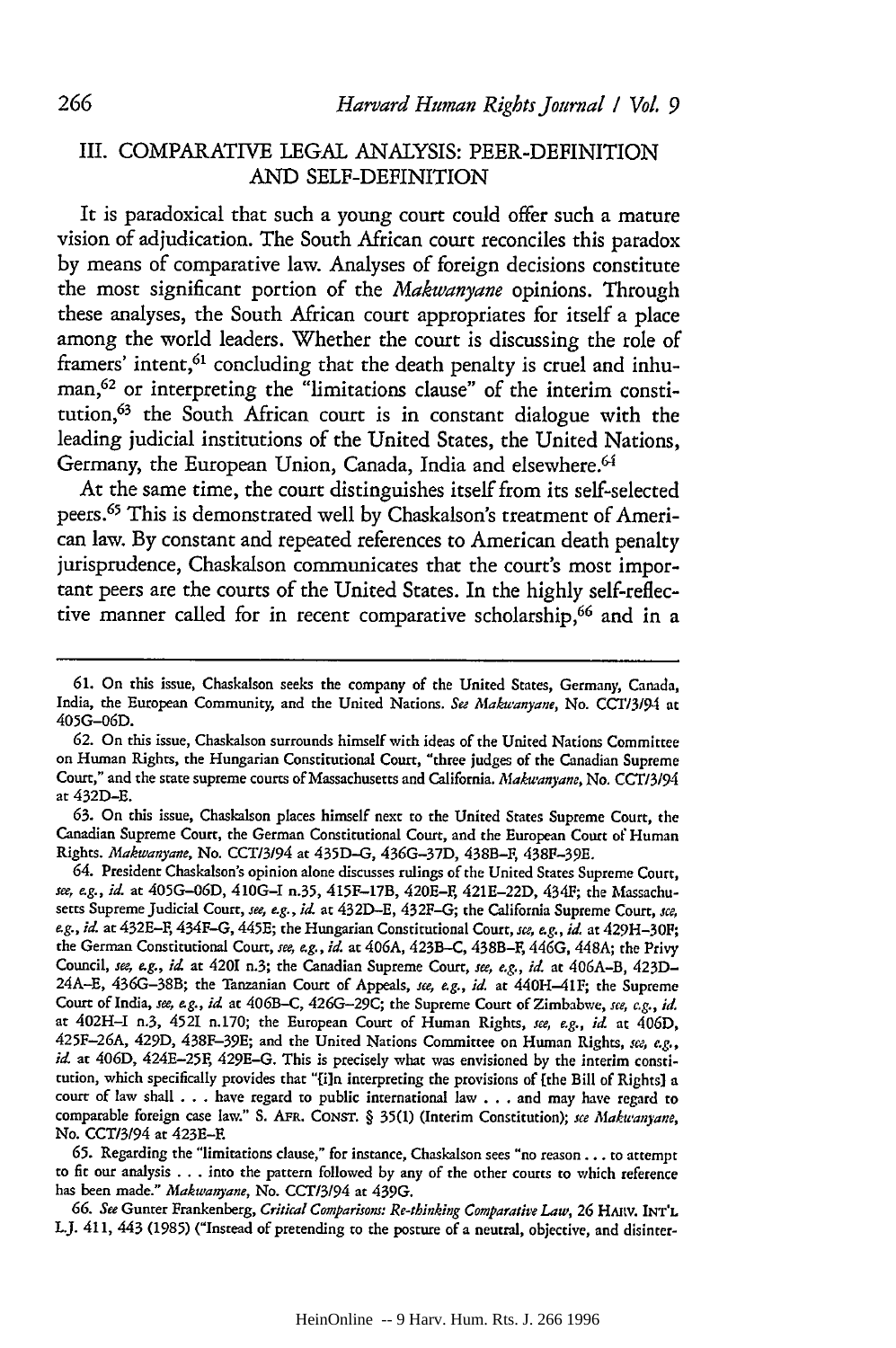manner that contrasts with more formal and instrumental aspects of his comparative analysis,<sup>67</sup> Chaskalson nevertheless rejects the American approach.<sup>68</sup>

Yet, while rejecting the U.S. approach early in his opinion, Chaskalson continues the dialogue with the United States, conveying respect, equality, and, most importantly, individuality. It is in this sense that the court uses comparative law to define its own peer group while simultaneously creating its individual identity in the international community.

## **CONCLUSION**

It may be surprising to turn to human rights cases for guidance in adjudication. Human rights texts often appear naively positivist, idealist and unreconstructed. Moreover, although the *Makwanyane* and Callins opinions share a liberal aspiration to foundational rights, they are in so many ways radically irreconcilable. The Callins opinions are the product, historically and culturally, of an eighteenth century Bill of Rights; the *Makwanyane* opinions are the product of a late-twentieth century human rights text. *Callins* reflects, in part, critical jurisprudence; the *Makwanyane* opinion remains strongly idealist. Blackmun's opinion in *Callins* is a pessimistic and critical confessional, weaving a tale of exasperation at the end of decades of death penalty jurisprudence. Chaskalson's opinion in *Makwanyane* is a more optimistic, idealistic expression at the dawn of a democracy.

Yet it is these dissonances that expose the vision of mature adjudication that is so promising for the twenty-first century. By means of transparency, the South African court is able to articulate forcefully the foundational changes that have taken place in South Africa. At the same time, transparency itself is a value-creating process. It is a process that encourages debate and dialogue among all members of society and has transformative potential for societal values. It is true that transparency may not resolve the charge of false consciousness; and critics of mature decisions may still believe that the judges are engaged in

ested observer, the comparatist has to regard herself as being involved: involved in an ongoing, particular social practice constituted and pervaded by law; involved in a given tradition (a peculiar story of law); and involved in a specific mode of thinking and talking about law. It becomes clearer then that any vision of the fbreign laws is derived from and shaped by domestic assumptions and bias.")

**<sup>67.</sup>** The court's comparative analysis is, in certain parts, excessively formal or doctrinal. Despite the fact (recognized by the court) that the South African constitutional text does not resolve the death penalty issue because the framers deliberately delegated the question to the Constitutional Court, Chaskalson repeatedly distinguishes foreign and international law because of textual differences. This seems overly rigid given the textual indeterminacy of the interim constitution. *See Makwanyane,* No. CCT/3/94 at 415C-E, 414C-E, 441D-F.

<sup>68.</sup> Id. at 422D (Chaskalson).